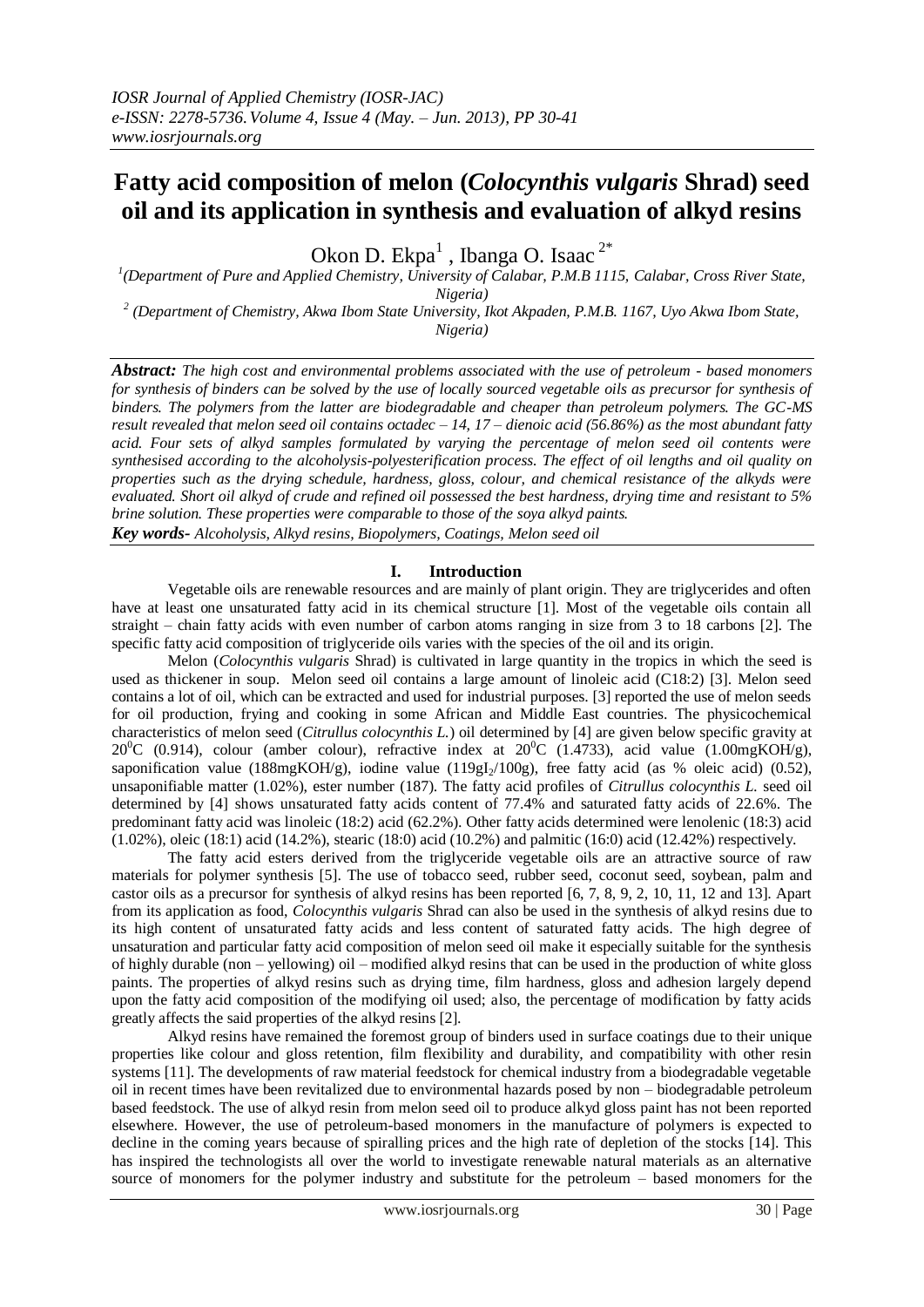manufacture of polymers [14]. This research is aimed at widening the knowledge of fatty acid composition of melon seed oil, and evaluating its potential application in the synthesis of surface coating binder (alkyd resins) as well as studying the effect of refining of melon seed oil on the quality of surface coating products. This will help to reduce the cost of production of surface coating products in the tropics as well as reducing the dependence on crude oil as the major source of raw materials for the polymer industry to other naturally available agricultural products. It will also help to diversify the uses of this oil thereby increasing earnings for local farmers who depend on this crop as their source of livelihoods.

## **II. Experimental**

#### *2.1. Materials*

Melon seeds were purchased at Akpan Andem market, Uyo. The seeds were dried, ground and the oils Soxhlet extracted with petroleum ether as the solvent. Technical grade phthalic anhydride, glycerol, xylene were obtained from commercial sources and used in the preparation of cottonseed seed oil alkyd resins without further purification. While technical grade titanium (IV) oxide, calcium trioxocarbonate (IV) and toluene were obtained from commercial sources and used in the preparation of alkyd gloss paints without further purification. In addition, soybean oil alkyd sample was bought from the open market to serve as control. Distilled water was use throughout the analytical procedure.

#### *2.2. Extraction of oil*

Melon seeds purchased from the open market were sieved to remove solid particles. The sample was dried at a temperature of  $70^0C$  in a Gallenkamp hot air oven model OV 160 overnight to reduce moisture content. The dried melon seeds were milled with Corona traditional grain mill REF 121 (100μm mesh size). The oil was extracted using Soxhlet apparatus with petroleum ether as the solvent. The extracted oil was referred to as crude melon seed oil (CMESO).

#### *2.3. Refining of oil*

Crude melon seed oil was degummed and bleached according to the method described by [15]. 500g of CMESO was kept at  $70^{\circ}$ C and treated with 0.5g 50% aqueous solution of citric acid. The mixture was stirred continuously for 10 minutes and then allowed to cool down to  $25^{\circ}$ C. 8g of distilled water was added to the mixture with continuous stirring for 1 hour. The temperature of the mixture was raise to  $60^{\circ}$ C within 20 minutes while stirring and then allowed to cool overnight. The oil was separated from the gum by centrifugation.

The degummed melon seed oil (403.292g) was bleached by stirring the oil under  $N_2$  with 20.0g of Fuller's earth at  $100^{\circ}$ C for 20 minutes. The oil was filtered out and dried over 15g of anhydrous sodium tetraoxosulphate (VI). This was later referred to as refined melon seed oil (REMESO). The crude and the refined melon seed oils were stored in a refrigerator prior to use.

#### *2.4. Determination of fatty acid composition*

The fatty acid composition of melon seed oil was determined by  $GC-MS$  analysis.  $GC-MS$  analysis was carried out on a GC Clarus 500 Perkin Elmer system comprising of a AOC-20i auto-sampler and gas chromatograph interfaced to a mass spectrometer (GC-MS) instrument employing the following conditions: column Elite-1 fused silica capillary column (30 x 0.25 mm ID x  $1 \mu M$  df, composed of 100% Dimethylpoly diloxane), operating in electron impact mode at 70eV; helium (99.999%) was used as carrier gas at a constant flow of 1 ml /min and an injection volume of 0.5  $\mu$ I was employed (split ratio of 10:1) injector temperature 250 <sup>o</sup>C; ion-source temperature 280<sup>o</sup>C. The oven temperature was programmed from 110 <sup>o</sup>C (isothermal for 2 min), with an increase of 10 °C/min, to 200°C, then 51C/min to 280°C, ending with a 9min isothermal at 280°C. Mass spectra were taken at 70 eV; a scan interval of 0.5 seconds and fragments from 40 to 450 Da. Total GC running time is 36min.

Interpretation on mass spectrum GC-MS was conducted using the database of National Institute Standard and Technology (NIST) Abuja, having more than 62,000 patterns. The spectrum of the unknown component was compared with the spectrum of the known components stored in the NIST library. The name, molecular weight and structure of the fatty acid components of melon seed oil were ascertained. Concentrations of the identified fatty acids were determined through area and height normalization.

#### *2.5. Physicochemical properties*

 Crude (CMESO) and refined (REMESO) melon seed oil was analysed for its physicochemical properties viz: acid value, iodine value, saponification value, free fatty acid, specific gravity and colour using standard methods (ASTM D 1959 – 85; ASTM D1980 – 85).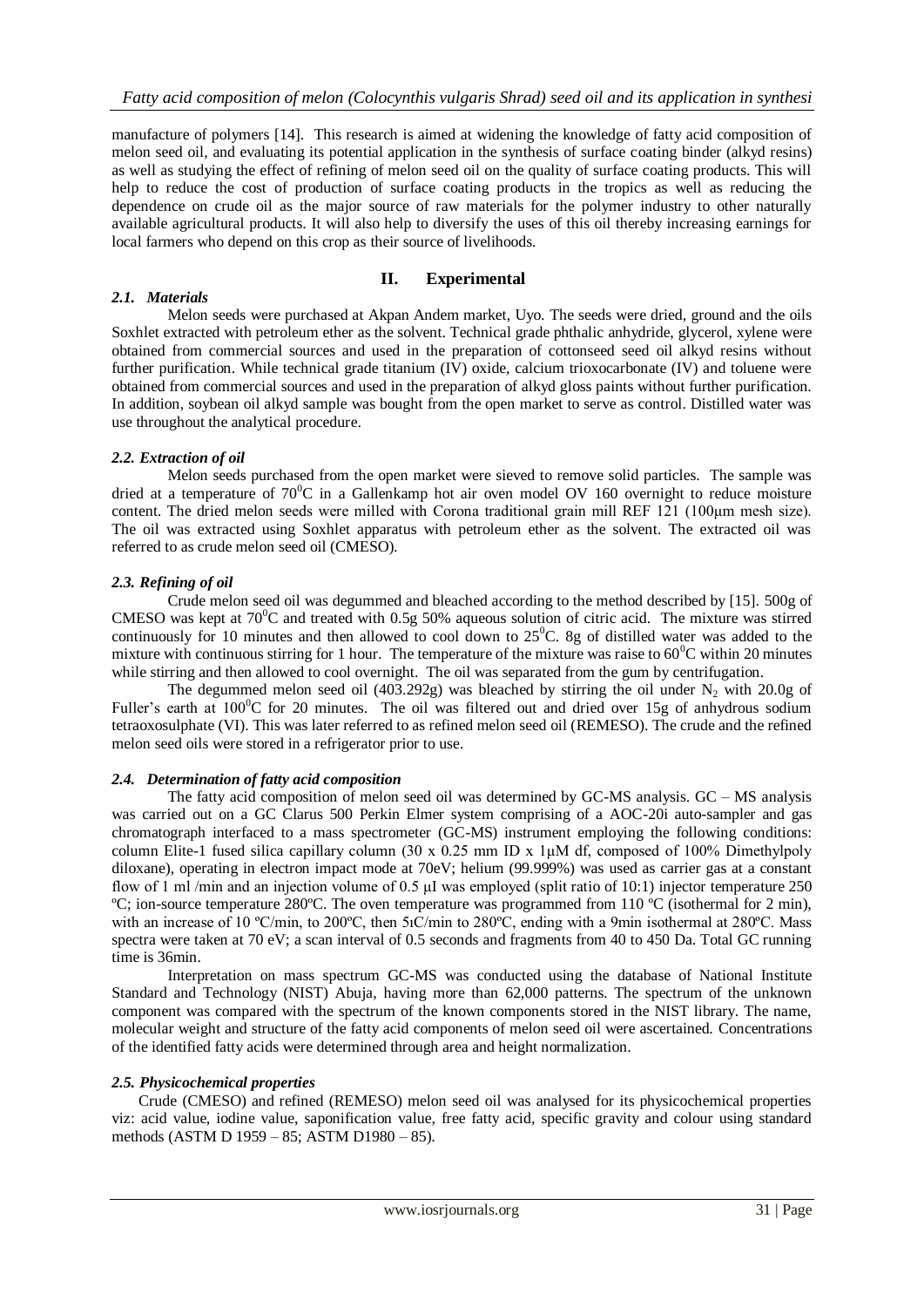### *2.6. Preparation of alkyd resins*

Four grades of alkyd samples formulated to have oil content of 40% (short oil alkyd), 50% (medium oil alkyd) and 60% (long oil alkyd) were prepared with phthalic anhydride, glycerol, and refined and crude melon seed oil using a monoglyceride method according to the procedure described elsewhere [6, 2]. The alkyds were labelled as follows: REMESAR 1 (short oil alkyd resin of refined melon seed oil); CMESAR 2 (short oil alkyd resin of crude melon seed oil); CMESAR 3 (medium oil alkyd of crude melon seed oil) and CMESAR 4 (long oil alkyd resin of crude melon seed oil). The recipe used in the preparation of the alkyd samples is given in Table 1. Lead (II) oxide was use as the catalyst for the synthesis of all the alkyd samples. Determining the acid value of aliquots of the reactions mixture at 20min intervals monitored the extent of polyesterification. Each alkyd sample was processed to acid value below 10mgKOH/g.

#### *2.7. Evaluation of melon seed oil alkyd resins*

To evaluate the performance properties of melon seed oil alkyds resins, melon seed oil alkyd samples REMESAR 1, CMESAR 2, CMESAR 3 and CMESAR 4 were formulated into white gloss paint using the recipe in Table 2. Paint samples produced were of two sets, first sets were produce without lead octoate drier and the second sets were produce with lead, cobalt and calcium octoate driers. White gloss paint was also prepared with standard soybean oil alkyd resin using the recipe in Table 2 to serve as the standard, and the qualities of the alkyd paint samples were compared with those of the standard soybean oil alkyd paint. To ascertain the quality of the melon seed oil alkyd gloss paints, some parameters were determined. These include specific gravity, colour, gloss and solid content as well as drying time, hardness, and chemical resistance using the procedure described elsewhere [7, 2].

However, adhesion was determined using the following procedure: an applicator was used to evenly spread the paint sample on a smooth glass plate and a brush was used to apply the paint samples on the surface of plastered wall and wood and allowed to dry for 48hrs. Having certified that the samples were fully dried, the test panel (glass plate) was placed in a horizontal position such that when the thumb is placed on the film, the arm of the operator was in a vertical line from the wrist to the shoulder. The thumb was turned through an angle of  $90^{\circ}$  in the plane of the film with the thumb exerting maximum pressure. The adhesion of the film to the substrate was determined by checking any form of distortion on the film. The film was adjudged excellent when there was no distortion of the film and good when distortion of the film was observed. The adhesion of the film to substrate was adjudged poor when there was film removal.

## **III. Results And Discussion**

#### *3.1. Extraction and fatty acid composition of melon seed oil*

Melon seed (C*olocynthis vulgaris* Shrad) extract was liquid at room temperature. This implies that it could be classified as oil. The percentage oil yield for melon seed oil was 43.49%. This compare favourably with other oil-bearing seeds such as palm kernel (40%), peanuts (49%), cottonseed (36%), and soybean (20%)  $[16]$  and tobacco seed oil  $(40\%)$   $[2]$ .

The amount of melon seed oil recovered after degumming and bleaching were 403.292g and 373.162g corresponding to 80.65% and 92.53% yield respectively. The difference in percentage yield of the two processes above could have been because of the removal of phosphatides, proteinaceous compounds, resins and other impurities from the oil during degumming and bleaching.

Table 3 represent GC – MS result on fatty acid composition of melon seed oil (MESO). The total unsaturated and saturated fatty acids in melon seed oil were observed to be 70.45% and 29.56% respectively. Among unsaturated fatty acids, linoleic acid exists in two isomeric forms, octadec-14, 17-dienoic acid (56.86%) and octadec-9, 12-dienoic acid (11.18%) with the former being the most abundant unsaturated fatty acid. Oleic acid (2.41%) was the least abundant unsaturated fatty acid (Table 3). The most abundant saturated fatty acid was palmitic acid (14.44%), while the least abundant was eicosanoic acid (0.83%). The amounts of unsaturated and saturated fatty acids as reported in the present study are close to those reported by [4] (77.40% and 22.60% respectively). The slight difference in the amounts and types of fatty acids as shown in Table 3 may be due to different species of melon seed (*Colosynthis vulgaris* Shrad*)* used in this research or due to different environmental or geographical conditions.

#### *3.2. Physicochemical properties of melon seed oil*

The physicochemical properties of crude and refined melon seed oil (CMESO and REMESO) is given in Table 4. The colour of the crude and refined melon seed oil obtained from this research by solvent extraction was observed to be yellow and pale yellow respectively (Table 3), while the colour reported in the literature is amber colour [4]. The difference in colour may be attributed to the difference in the species of melon seed reported in the literature (*Citrullus colocynthis L.*), as well as the difference in geographical or environmental conditions. However, colour is a useful characteristic of oil and an important parameter commonly employed in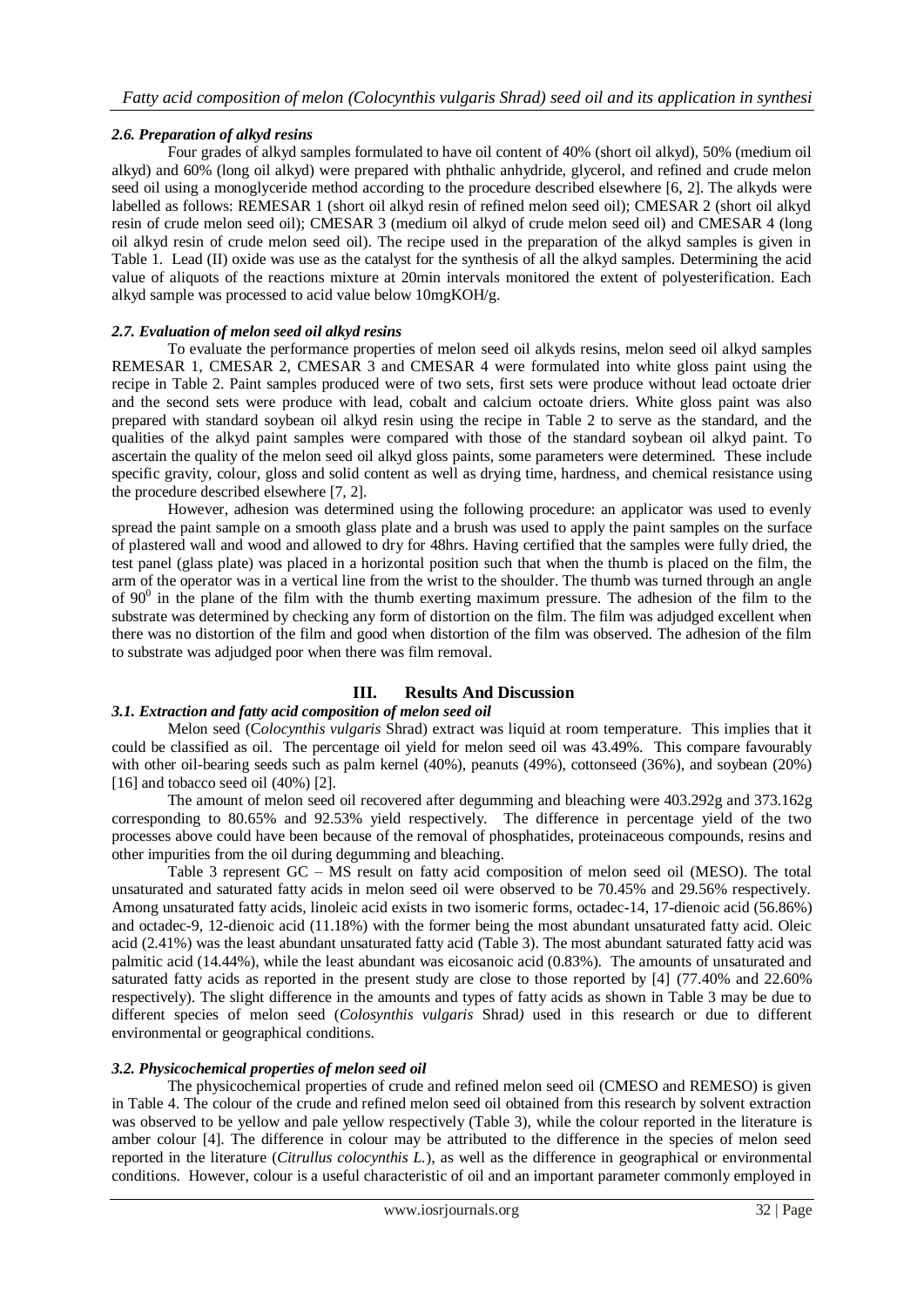quality grading of oils and their sales appeal [17], but it is not necessarily the major determinant of the potential end-use in industrial applications.

However, in the preparation of alkyd resin, consideration of the colour of the oil may be necessary because of possible interference with the colour of the coating produced from it. It is worth mentioning however, that the yellow and pale yellow colours of crude melon seed oil (CMESO) and refined melon seed oil (REMESO) can enhance their application in the formulation of white gloss coatings where bright colour is a necessity.

The specific gravity of crude melon seed oil (CMESO) (0.900), refined melon seed oil (REMESO) (0.921) (Table 4) were found to be comparable with those of known vegetable oils of commercial interest. [18] gave the specific gravity of the following commercial oils as follows: sunflower oil (0.916-0.923), soybean oil  $(0.917 - 0.924)$ , linseed oil  $(0.925 - 0.932)$ . The specific gravity of rubber seed oil was observed to be 0.919 [11], while [12] determined it as 0.926. [4] determined the specific gravity of melon seed oil to be 0.914.

 The level of acidity is an important property of vegetable oils that is related to their use in alkyd preparation, as the level of acidity determines the quantity of excess polyol required to neutralize the acid. The higher the level of acidity of the vegetable oil, the higher the amounts of excess polyol required for the polycondensation reaction. As indicated by acid value and percentage free fatty acid in Table 4, the level of acidity of crude melon seed oil (CMESO), refined melon seed oil (REMESO) were observed to be low. This can enhance their use in alkyd preparation and other industrial applications. Also, the acid value of crude melon seed and refined melon seed oils of 3.647mgKOH/g and 1.122mgKOH/g respectively obtained in this study is slightly greater than 1.00mgKOH/g [4] reported in the literature for *Citrullus colocynthis L.*

One of the most dominant parameter affecting the fatty acid and oil properties is the degree of unsaturation. The iodine value gives an indication of the degree of unsaturation of the oils. Triglyceride oils are divided into three groups depending on their iodine values: drying, semi-drying and non-drying oils. The iodine value of a drying oil is higher than 130. This value is between 90 and 130 for semi-drying oils. If the iodine value is smaller than 90, oil is called non-drying oil [18].

The iodine value  $(93.906gI_2/100g)$  obtained for crude melon seed oil in this study shows that the level of unsaturation is fairly high, thus meeting the requirement of a semi-drying oil. Refining was found to increase the iodine value; hence, the iodine value of refined melon seed oil was  $96.444gI_2/100g$  (Table 4). The increase in the iodine value of refined melon seed oil (REMESO) may be attributed to the removal of phosphatides, proteinaceous compounds, resins and other non-glyceride components from the oil during degumming and refining, thereby increasing the unsaturation per unit weight of the oil. [16] made similar observation in the study on production and refining of *Dacryodes edulis* "native pear" seeds oil. This result collaborates with the percentage unsaturated fatty acids earlier determined as 70.45%, making melon seed oil a preferred raw material for synthesis of binder which can be apply in the production air- drying alkyd coatings. [19] stated that drying oils owe their value as raw materials for decorative and protective coatings to their ability to polymerize or "dry" after they have been applied to a surface to form tough, adherent, impervious, and abrasion resistance films.

#### *3.3. Preparation of melon seed oil alkyd resins*

Alcoholysis method was used to prepare the alkyd resin samples. During the preparation of alkyd resins, the monoglyceride was the first product formed from the reaction of crude melon seed oil and refined melon seed oil with glycerol. The alcoholysis products of crude melon seed oil was observed to be misty or hazy while that formed from refined melon seed oil was very clear. This was attributed to the presence of impurities such as sterols and phosphatides in the crude oil. The relationship between the percentages of oil used in the alkyd formula and the time taken for alcoholysis show that alcoholysis increased with increase in oil length, [7] have reported similar observation.

Alcoholysis time for 60% crude melon seed oil alkyd sample (CMESAR 4), 50% crude melon seed oil alkyd sample (CMESAR 3), 40% crude melon seed oil alkyd sample (CMESAR 2) were 50mins, 40mins, and 35mins respectively. That of 40% refined melon seed oil alkyd sample (REMESAR 1) was the same as CMESAR 2. The increase in alcoholysis time with oil length for melon seed oil may be attributed to the ratio of the oil content to the quantity of glycerol used in the alcoholysis process. Alcoholysis is a redistribution of fractions of molecules between the glycerol and the triglyceride. Generally, the complete formation of monoglyceride is difficult to attain, as it is known that reaction mixtures always contain glycerol, mono-, di- and triglycerides [20, 7].

All the alkyd samples were of good colouration (brown - yellow) and compared favourably with the colour of standard soybean oil alkyds. This indicates the influence of the triglyceride oils on the colour of the finished alkyd samples as melon seed oil used in the preparation of these alkyd samples was yellow. It is, also assumed that the atmospheric oxygen that might have passed into the reaction flask when one of the inlets was opened to charge in raw materials may have influenced the colour of these alkyd resins. Specific gravity values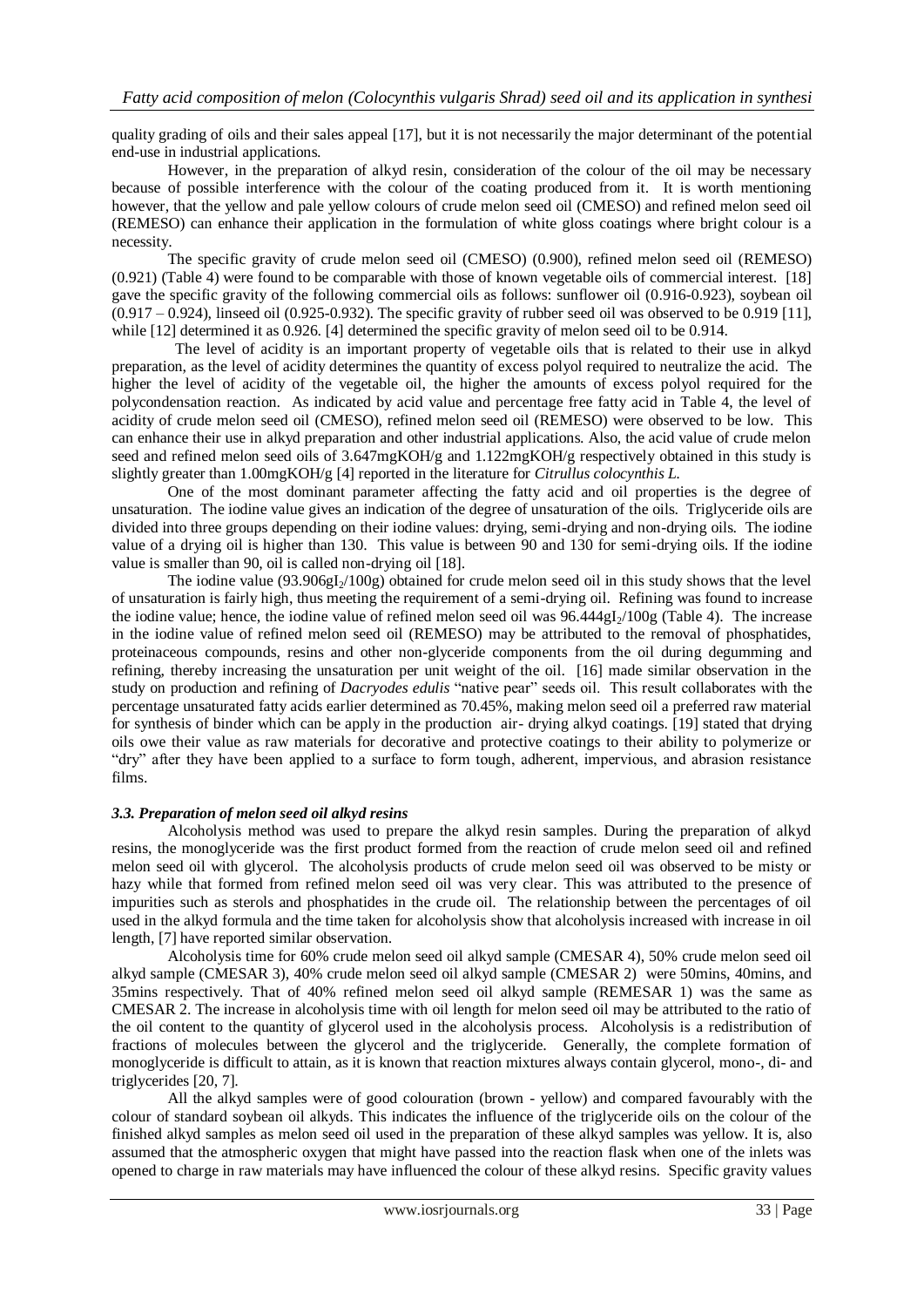ranged from 0.945 for CMESAR 2, 1.048 for CMESAR 3 and 1.089 for CMESAR 4. The trend above shows that the specific gravity values of melon seed oil alkyds increased with increased oil length. Similar observation of increased specific gravity with oil content during the studies on molecular weight determination of rubber seed oil alkyds have been reported [12]. Refining of melon seed oil was found to increase the specific gravity of alkyd resin such that the specific gravity of REMESAR 1 was 1.037 compared to CMESAR 2 of 0.945.

The acid values of the finished alkyds were relatively low making them preferred binder for paint production, since higher acid value of binders would contribute to corrosion. The acid values of melon seed oil alkyd samples decreases with increased oil length (Figure 1). Similar trend of results was obtained in a previous study involving soybean oil [8]. This observation may be because the polybasic acid content (phthalic anhydride) decreases as the oil length increases.

The saponification values of melon seed oil alkyds resins was also within acceptable limits [21] and tend to increase with oil content of the alkyds. The saponification values of the alkyd resins varies from 273.488mgKOH/g for REMESAR 1, 244.035mgKOH/g for CMESAR 2, 249.645mgKOH/g for CMESAR 3 and 256.006mgKOH/g for CMESAR 4 and were found to be higher than those of crude melon seed oil (CMESO) and refined melon seed oil (REMESO) as they are essentially polyesters. [9] also observed the higher saponification values of finished alkyd compared to the corresponding triglyceride oil in the study on production and characterization of castor oil-modified alkyd resins. Similar observation was made by [10] during the study on enhancing the quality of alkyd resins using methyl esters of rubber seed oil.

Further observed was an increased iodine value of the alkyds with oil length of the resins (Figure 2). This indicates that the level of unsaturation increases as the quantity of the oil used in the resins increased.

The percentage solid content of the finished alkyds also increased with oil length with the highest of 89.861% (Figure 3) occurring for CMESAR 4. This implies that 60% oil length alkyds will be suitable in making high solid content paints with lower amount of volatile organic compounds (VOC). CMESAR 2 will be suitable for making paints with very hard, resistant film that dry faster but will require large amount of volatile organic compounds. However, 40% oil length alkyd (CMESAR 2) was very viscous at the end of production and required more solvent for thinning so that it could flow, hence, its low percentage of non - volatile organic components. CMESAR 3 will be suitable for production of gloss paints that will dry faster, possess hard, resistant film and require fewer amounts of volatile organic components.

However, refining of crude melon seed oil was found to improve the quality of the finished alkyd sample, such that acid value of REMSAR 1 was less than CMESAR 2 (Figure 4), while the iodine value and non – volatile matter of REMESAR 1 were greater than that of CMESAR 2 (Figures 5 and 6). These differences could be due to quality enhancement of melon seed oil through degumming and refining of the crude oil. Hence, refining of melon seed oil will produce alkyd resin with low volatile organic compounds that can be use in the production of quality paints, which will dry faster and form hard, resistant film.

#### *3.4. Evaluation of melon seed oil alkyd resins*

The results on Table 5 shows the performance properties of melon seed oil alkyd paint samples. The Characteristics of the melon seed oil alkyd resin paints evaluated were colour, solid content, gloss, specific gravity and adhesion.

PREMESAR 1 and PCMESAR 2 – PCMESAR 4 are paint samples prepared from 40% refined melon seed oil alkyd sample (REMESAR 1), 40% crude melon seed oil alkyd sample (CMESAR 2), 50% crude melon seed oil alkyd sample (CMESAR 3) and 60% crude melon seed oil alkyd sample (CMESAR 4) respectively. It is evident from Table 5 that the colour of the paint samples compared favourably with the colour of the standard soybean oil alkyd paint (SAP). The colour of these paint samples may be due to the influence of the colour of the binders used in the paint production, which was brown - yellow. This observation on colour implies that melon seed oil alkyds resins can be used in the formulation of white coatings, where bright colour is a necessity.

The gloss property of melon seed oil alkyd resins paint increases with increased oil length of the alkyds. Those of 40% refined melon seed oil alkyd and 50% crude melon seed oil alkyd as well as 60% crude melon seed oil were comparable with the gloss of standard soybean oil alkyd paint. The gloss of 40% crude melon seed oil alkyd paint samples PCMESAR 2 was lower than that of refined melon seed oil alkyd paint sample of the same oil length. This implies that improvement on the properties of the oil through refining also improves the gloss characteristics of the coating samples. The solid content (%) as well as specific gravity were also observed to increased with increase in oil length of the alkyds. With the exception of paint sample PCMESAR 2; all the paint samples have a higher solid content than the standard soybean oil alkyd paint of 65.01%. The solid content of these paint samples were influenced by the solid content of the corresponding alkyd resins used in their preparation (see Figures 3 and 6). The differences in the solid content of the paint samples could be attributed to the fact that alkyd samples of 40% and 50% oil length were thinned on manufacture to about 95 and 88% respectively. A comparison of the specific gravities of the paints with those of the resins show that the specific gravities of the paints is a function of the resin type and depends on the degree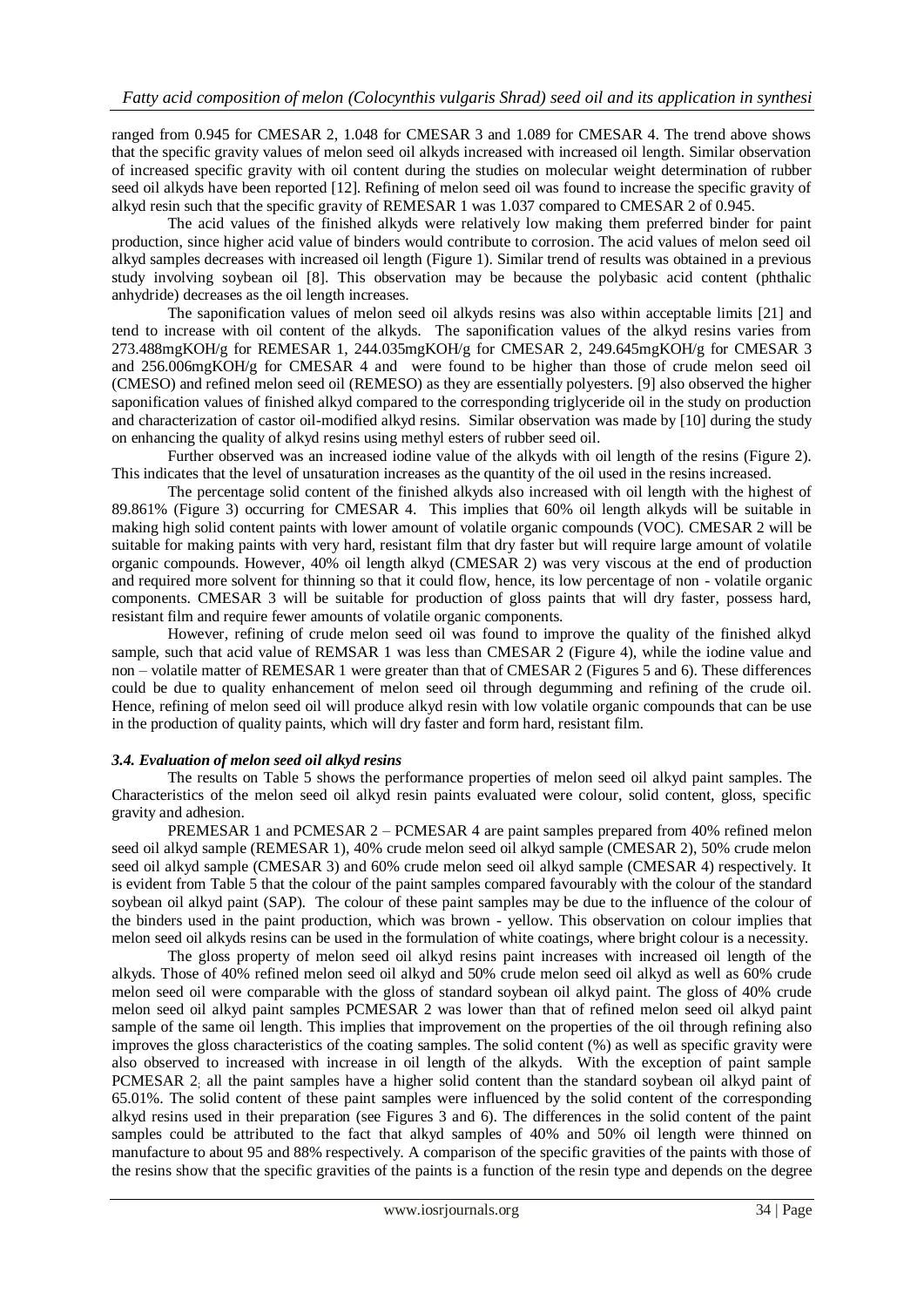of cross- linkage. The differences noticed between the specific gravities of the paint samples and those of the corresponding alkyd resins could be due to the contributions by other components of the paint samples. The specific gravity of paint sample PREMESAR 1 has the same value as that of standard soybean oil alkyd paint of 1.14, while those of sample PCMESAR 3 of 1.16, and PCMESAR 4 of 1.15 were slightly greater than that of standard soybean oil alkyd paint. Generally, the specific gravities of the prepared paint samples were within the range of the standard alkyd sample.

Adhesion is another property of the coating that is very important. Adhesion of paint sample to the substrate is dependent on the binder used, i.e., the oil length of the alkyd resins [8]. The short and medium oil alkyd resin paint samples PREMESAR 1, PCMESAR 2 and PCMESAR 3 showed excellent adhesion to the substrate (glass plate). This is in consonance with the gelled and sticky nature of the alkyd samples used for their preparation. This may be due to the high degree of cross – linkage. Adhesion of the above-mentioned paint samples to glass plate compared favourably with the standard alkyd paint. On the other hand, adhesion of the paint samples on other surfaces– wood and plastered wall were observed to be excellent. Hence, the adhesions of the paint samples on different surfaces were observed to follow the pattern: wood > plastered wall > glass plate. The increased adhesion of the paint samples on wood and plastered wall may be due to similarities in functional groups (-OH, -COOH and -COO-) present on both surfaces.

 The quality of the resin is transferred directly to the finished products (gloss paints). Hence, short and medium oil alkyd samples of melon seed oil can be a better substitute for commercial alkyd used as binder in paint formulation.

Drying schedule was another important property of the alkyd samples evaluated. To ascertain the importance of lead drier (bottom drier) in drying schedule of the paint samples, two sets of paint samples were prepared with the alkyd samples – first set without lead drier and second set with lead drier, and their drying property compared. Tables 6 and 7 show the drying schedules of the solvent-borne alkyd paint samples of melon seed oil prepared without lead drier in terms of the times of set-to-touch and dry-through tested outdoors and indoor respectively.

However, from the results obtained in Table 6 it appears that the alkyd resin affects the drying property on a basis different from what is normally expected. Drying property is inherent of the resin used and this is dependent on the degree of unsaturation of the oil used. The set-to-touch time and dry-through time for the paint samples increased with oil length. This may be attributed to the degree of cross- linkage, which is highest for the short oil and reduces towards the long oil resins when subjected to the same manufacturing conditions. It is evident from Tables 6 and 7 that the drying times for both indoor and outdoor samples are dependent on the percentage oil content of the alkyds, sunlight and temperature of drying as well as volume of oxygen. The outdoor samples dry faster than the indoor samples. This may be due to increased volume of oxygen outdoors as well as high temperature outdoors as drying is basically auto-oxidation process. Drying is believed to occur through the process of auto – oxidation, which involves the adsorption of oxygen at the double bond of the unsaturated fatty acids [7].

It was also noticed that the difference in the set-to-touch time and dry-through time for both outdoor and indoor samples of the standard alkyd paint and the short oil alkyd paint sample PCMESAR 2 was not altogether significant. The drying time of paint sample REMESAR 1 also compares with that of the standard alkyd paint sample. The drying time (dry-through time) obtained in this research for the melon seed oil alkyd samples are greater than those reported by [8] for soybean oil-based alkyd resins paint. This difference may be due to the non-inclusion of lead drier in the production of these paint samples, while lead drier was an essential ingredient in the samples from soybean oil-based alkyd paints prepared by [8].

Incorporation of lead octoate in the second phase of melon seed oil alkyds gloss paints production brings about a significant influence in the drying property of the paint samples. Dry – through time of all the samples were reduce drastically such that the results obtained compares favourably with those reported by [8]. This implies that lead drier plays a vital role in the drying properties of the paint samples. The result obtained when lead drier was incorporated into the paint formulation is shown in Tables 8 and 9.

Table 10 shows the chemical resistance of the melon seed oil alkyds paints to different solvent media. All the alkyd samples seem to be highly resistant to 5% sodium chloride solution (brine) while they are poorly resistant to alkali. The poor resistance to alkali may be explained on the basis that alkyd resins which is the major ingredient in the paint samples are essentially composed of ester linkage that are susceptible to alkaline hydrolysis [22]. The refined melon seed oil alkyd sample paint PREMESAR 1 was virtually unaffected by water and acid. This implies refining of melon seed oil improves its resistance to water and acid. Similar observation was made during the studies on quality enhancement of alkyd resins using methyl esters of rubber seed oil [10]. Samples PCMESAR 2 and PCMESAR 3 showed almost the same resistance to the different solvent media, except alkali, despite the difference in the oil length. The standard alkyd paint gave the best resistance to the different solvent media. Generally, the alkyds compares favourably with the standard alkyd paint sample in terms of resistance to distilled water, brine and acid.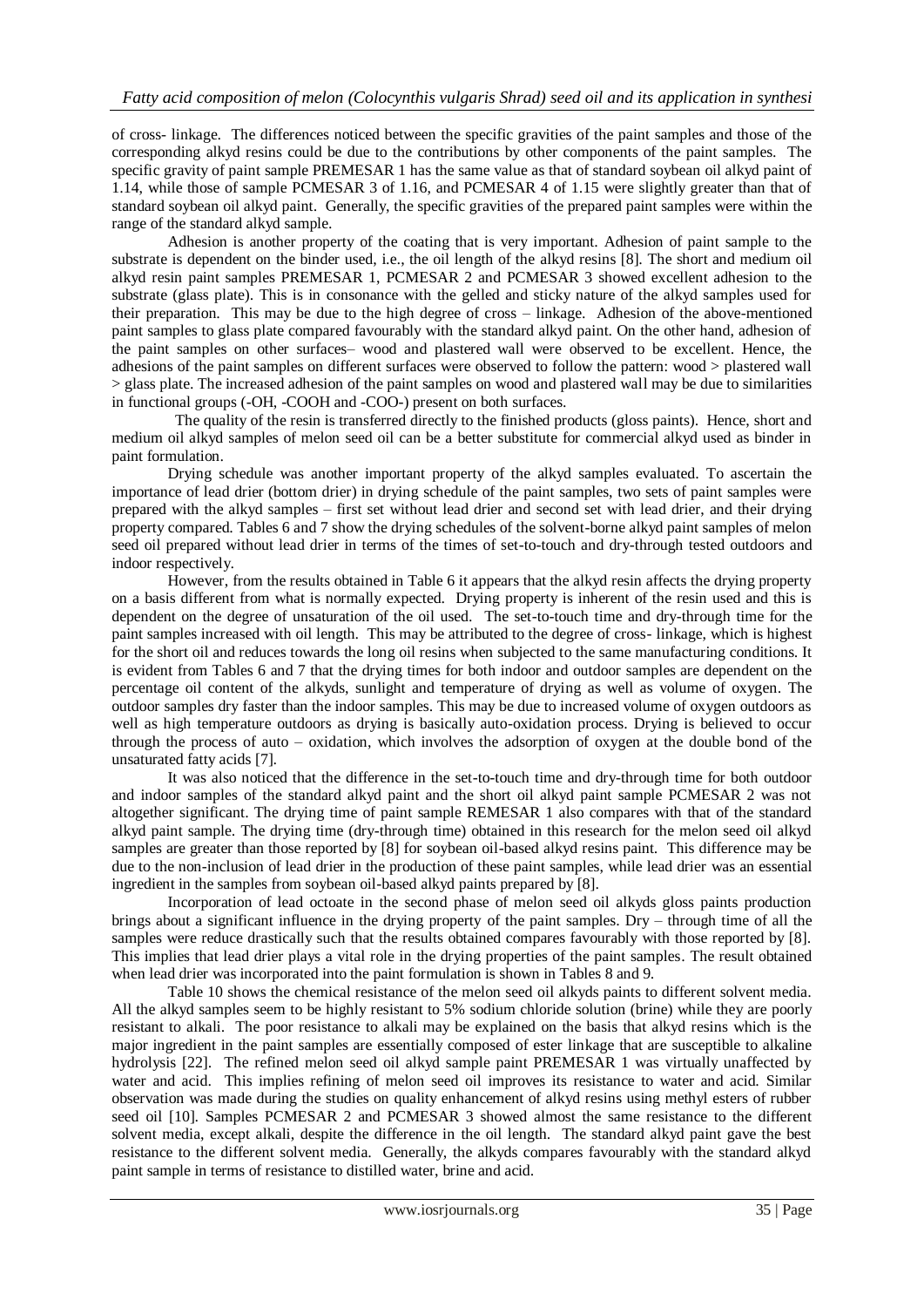The hardness of the dry paint films (scratch and gouge) was determined by the pencil hardness test. Table 11 shows the results of the pencil hardness test on the dry film paint samples of melon seed oil alkyds resins. The scratch/gouge pencil hardness was 4H/5H, 4H/5H, 3H/4H, and 3H/4H for paint samples PREMESAR 1 and PCMESAR 2 – PCMESAR 4 respectively. The hardness trend shows that hardness decreases with increase in oil length of the melon seed oil alkyds used in the paint formulations. Samples PCMESAR 3 and PCMESAR 4, which have the least hardness, were prepared from 50% and 60% crude melon seed oil alkyd resins respectively. Samples PREMESAR 1 and PCMESAR 2 whose hardness compared favourably with that of the standard were prepared from 40% refined melon seed oil alkyd and 40% crude melon seed oil alkyd resin respectively. The result on Table 11 showed that hardness is influenced by drying time of the paint film, such that the faster the drying of alkyd paint samples the harder the film.

## **IV. Conclusion**

The preparations of alkyd resins using crude and refined melon seed oil have been described. The alkyd resins obtained have been formulated into coatings for different surfaces.

This study shows that melon seed oil is a suitable starting material for the production of alkyd resins suitable for use in surface coating formulations for different surfaces. It has been shown from this study that some quality parameters of the manufactured alkyd resins and their surface coating products (paints) are comparable with those of standard soybean oil alkyd resins paint. It was also observed that the drying property of melon seed oil alkyd gloss paint is influenced by lead octoate (bottom drier). The drying time of the paint films were prolonged in the absence of lead drier and faster when lead drier was incorporated into paint formulation.

This study has helped to expand the raw material base of surface coating industries in the tropics as well as providing new avenues for the applications of melon seed oil. It has also helped to diversify the uses for which this oil is put into thereby increasing earnings for local farmers who depend on this crop as their source of livelihoods. This study has also strengthened indigenous capacity and provides opportunity for the acquisition of skill, which can be used in the development of value-added products from vegetable oil. The results obtained in this study have also provided information for our chemical industries data bank on fatty acid composition of melon seed oil, melon seed oil alkyd resins and its application in paint formulation.

| Table 1<br>Formulations of solvent-borne alkyd resins |                                                                         |                          |        |        |  |  |
|-------------------------------------------------------|-------------------------------------------------------------------------|--------------------------|--------|--------|--|--|
| Ingredients                                           | <b>CMESAR 2</b><br><b>CMESAR 3</b><br><b>CMESAR4</b><br><b>REMESAR1</b> |                          |        |        |  |  |
| Refined melon seed oil $(g)$                          | 60.00                                                                   | $\overline{\phantom{a}}$ |        |        |  |  |
| Crude melon seed oil $(g)$                            | -                                                                       | 60.00                    | 75.00  | 90.00  |  |  |
| Phthalic anhydride (PA)                               | 59.40                                                                   | 59.40                    | 53.07  | 39.66  |  |  |
| Glycerol $(GA)$ $(g)$                                 | 30.60                                                                   | 30.60                    | 21.92  | 20.34  |  |  |
| PbO(g)                                                | 0.08                                                                    | 0.08                     | 0.03   | 0.03   |  |  |
| Oil length $(\%)$                                     | 40.00                                                                   | 40.00                    | 50.00  | 60.00  |  |  |
| Total components (g)                                  | 150.08                                                                  | 150.08                   | 150.02 | 150.03 |  |  |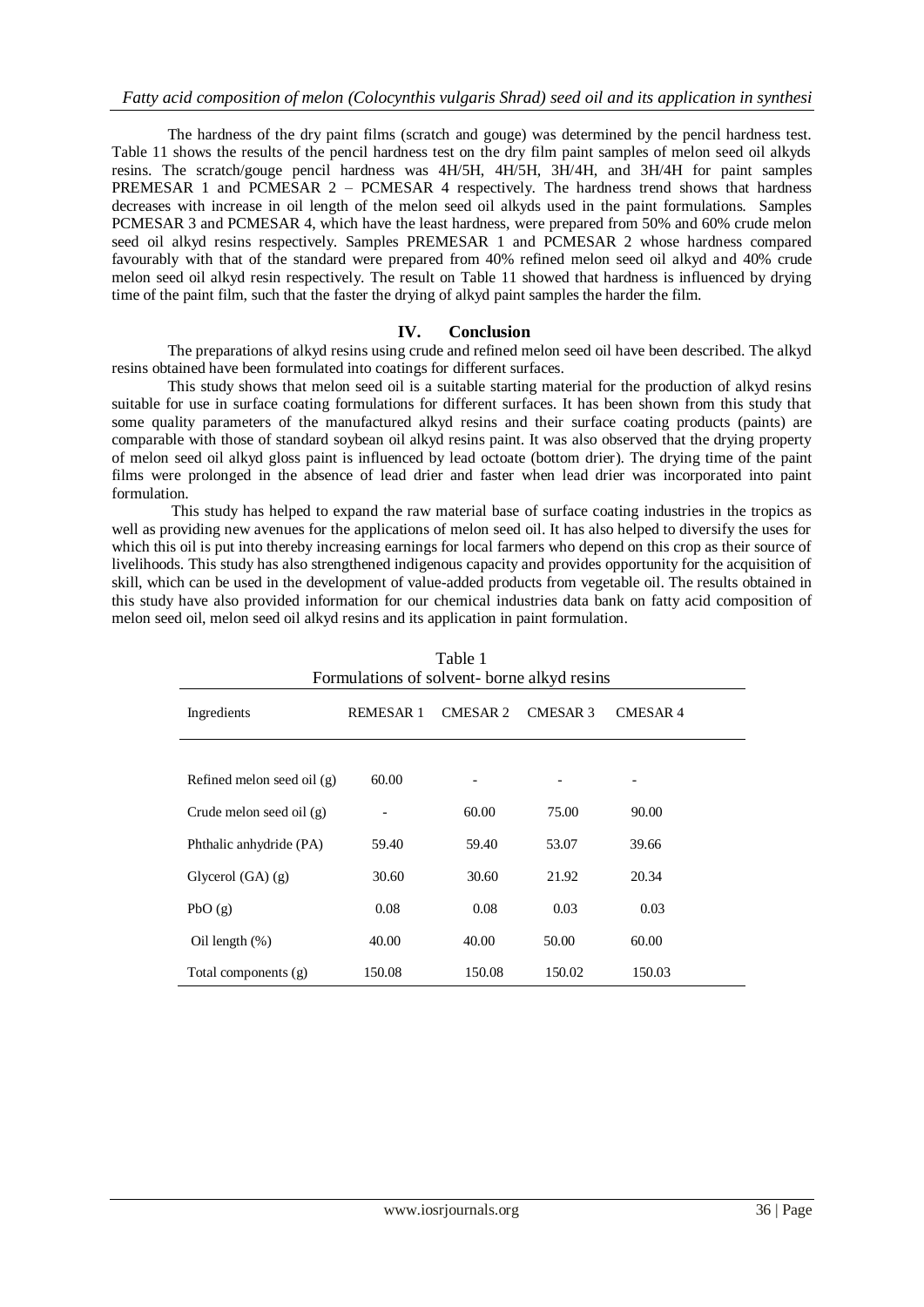| alkyds and octoate driers |                                                               |                                         |                                        |                                                    |
|---------------------------|---------------------------------------------------------------|-----------------------------------------|----------------------------------------|----------------------------------------------------|
| <b>Ingredients</b>        | Long oil alkyd<br>paint formula<br>$\left( \mathbf{g}\right)$ | Medium oil alkyd<br>paint formula $(g)$ | Short oil alkyd<br>paint formula $(g)$ | <b>Standard soya</b><br>alkyd paint<br>formula (g) |
| White spirit              | 16.50                                                         | 16.50                                   | 16.50                                  | 16.50                                              |
| Melon seed oil            |                                                               |                                         |                                        |                                                    |
| /standard soya alkyds     | 50.22                                                         | 50.22                                   | 50.22                                  | 50.22                                              |
| Calcium drier             | 0.60                                                          | 0.60                                    | 0.45                                   | 0.80                                               |
| Cobalt drier              | 0.65                                                          | 0.50                                    | 0.58                                   | 0.50                                               |
| Lead drier                | 1.50                                                          | 0.80                                    | 1.16                                   | 2.70                                               |
| Titanium (IV) oxide       | 16.55                                                         | 16.55                                   | 16.55                                  | 16.55                                              |
| Calcium carbonate         | 6.00                                                          | 6.00                                    | 6.00                                   | 6.00                                               |
| Formalin                  | 2.03                                                          | 2.03                                    | 2.03                                   | 2.03                                               |

| Table 2                                                                                        |  |  |  |
|------------------------------------------------------------------------------------------------|--|--|--|
| Formulation for long, medium and short oil alkyd paints using melon seed oil and standard soya |  |  |  |
| allzude and octoate driere                                                                     |  |  |  |

| Table 3                    |                                          |               |  |  |
|----------------------------|------------------------------------------|---------------|--|--|
|                            | Fatty acid composition of melon seed oil |               |  |  |
| Fatty acid                 | No. of carbon                            | Weight $(\%)$ |  |  |
|                            |                                          |               |  |  |
| Hexadecanoic acid          |                                          |               |  |  |
| (Palmitic acid)            | 16                                       | 14.44         |  |  |
| Octadecanoic acid          |                                          |               |  |  |
| (stearic acid)             | 18                                       | 14.29         |  |  |
| Eicosanoic acid            | 20                                       | 0.83          |  |  |
| Octadec-9-enoic acid       |                                          |               |  |  |
| (Oleic acid)               | 18                                       | 2.41          |  |  |
| Octadec-14,17-dienoic acid |                                          |               |  |  |
| (Linoleic acid)            | 18                                       | 56.86         |  |  |
| Octadec-9,12-dienoic acid  |                                          |               |  |  |
| (Linoleic acid)            | 18                                       | 11.18         |  |  |

<sup>a</sup>Total unsaturated fatty acids = 70.45%; total saturated fatty acids =  $29.56\%$ 

| Table 4<br>Some physicochemical properties of melon seed oil |                      |               |            |  |
|--------------------------------------------------------------|----------------------|---------------|------------|--|
|                                                              |                      |               |            |  |
| Properties                                                   | Result               |               | Literature |  |
|                                                              | Crude melon seed oil | Refined melon |            |  |
|                                                              |                      | seed oil      | [4]        |  |
|                                                              |                      |               |            |  |
| Colour                                                       | Yellow               | Pale yellow   | Amber      |  |
| Specific gravity (at $28^{\circ}$ C)                         | 0.900                | 0.921         | 0.914      |  |
| Acid value $(mgKOH/g)$                                       | 3.647                | 1.122         | 1.00       |  |
| Free fatty acid (% oleic acid)                               | 1.833                | 0.564         | 0.52       |  |
| Saponification value (mgKOH/g) $231.413$                     |                      | 224.400       | 188        |  |
| Iodine value $(gI_2/100g)$                                   | 93.906               | 96.444        | 119        |  |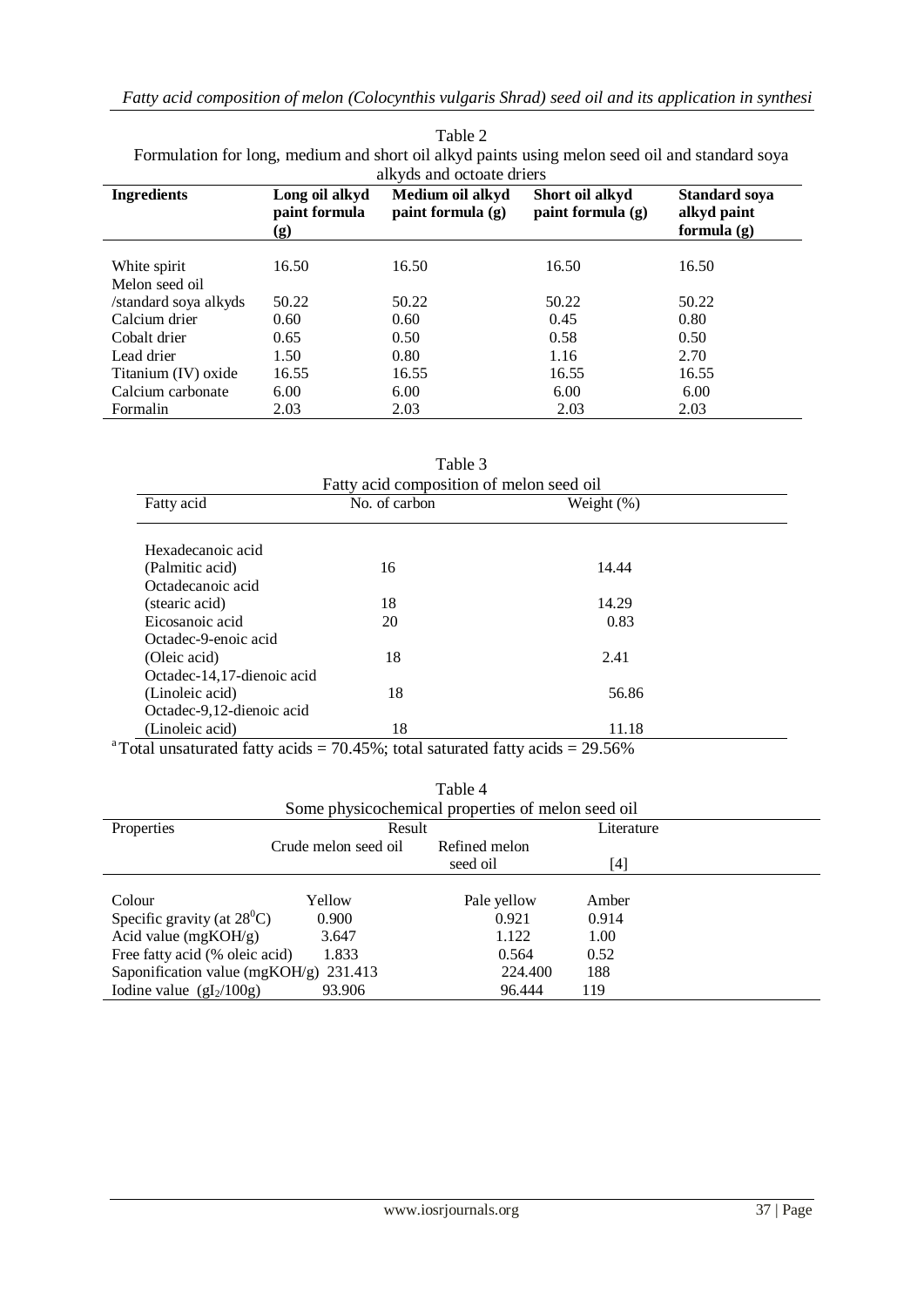

Figure 1: Acid value of crude melon Figure 2: Iodine value of crude



Figure



seed oil alkyd resins melon seed oil alkyd resins



Figure 3: Non – volatile matter of Figure 4: Acid value of refined and crude melon seed oil alkyd resins crude melon seed oil alkyd resins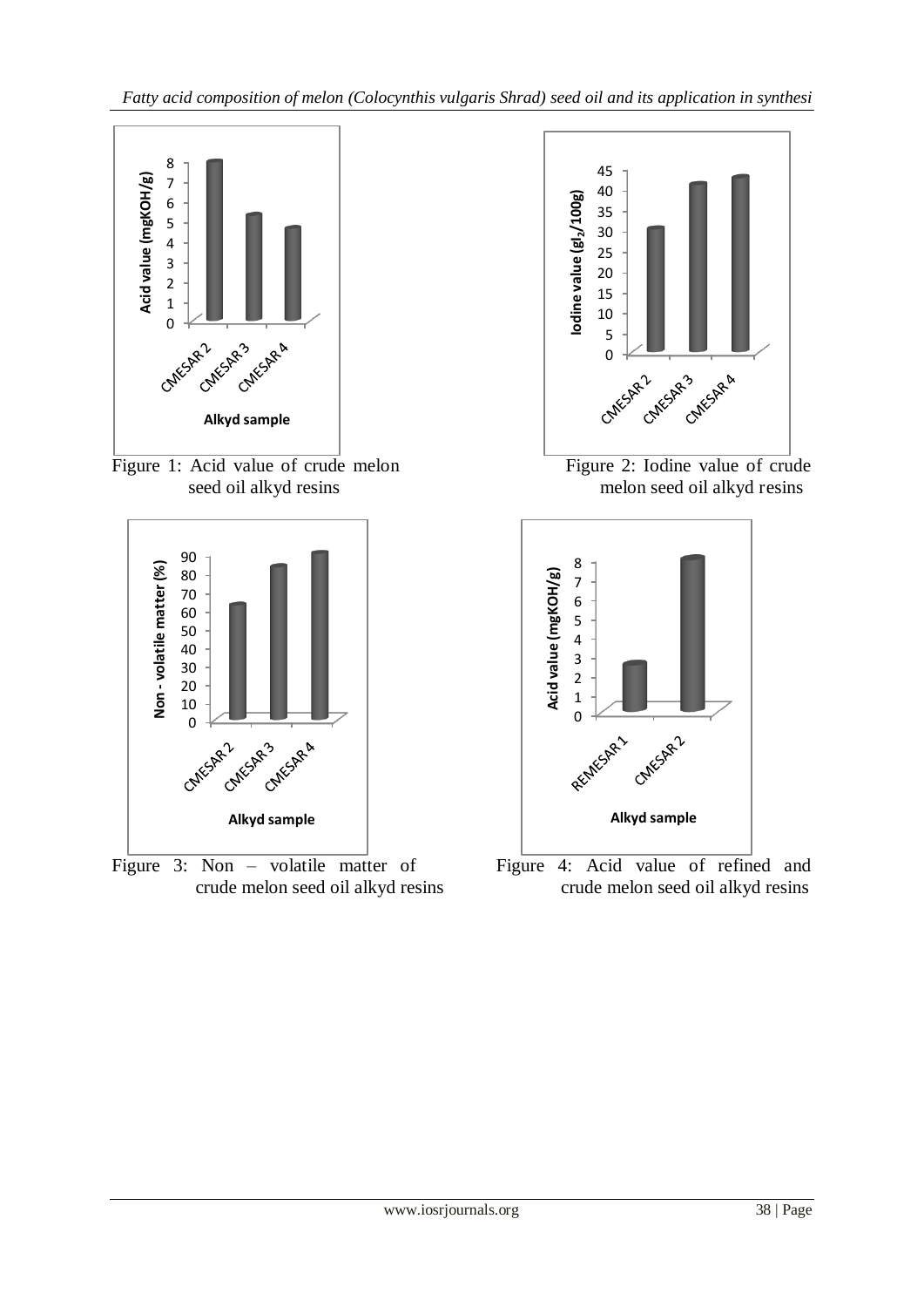

Figure 5: Iodine value of refined and crude Figure 6: Non – volatile matter of refined melon seed oil alkyd resins and crude melon seed oil alkyd resins



| Table 5              |                                                       |                 |          |           |          |
|----------------------|-------------------------------------------------------|-----------------|----------|-----------|----------|
|                      | Performance properties of melon seed oil alkyd resins |                 |          |           |          |
| Sample               | Colour                                                | Solid           | Specific | Adhesion  | Gloss    |
|                      |                                                       | content $(\% )$ | gravity  |           | $(60^0)$ |
|                      |                                                       |                 |          |           |          |
|                      |                                                       |                 |          |           |          |
| PREMESAR 1           | Warm white                                            | 76.23           | 1.14     | Excellent | 60.3     |
| PCMESAR <sub>2</sub> | Warm white                                            | 63.52           | 1.11     | Excellent | 57.7     |
| PCMESAR 3            | $Off$ – white                                         | 71.44           | 1.16     | Excellent | 61.8     |
| PCMESAR4             | $Off$ – white                                         | 78.05           | 1.15     | Good      | 63.4     |
| Standard soya        |                                                       |                 |          |           |          |
| alkyd paint (SAP)    | Brilliant white                                       | 65.03           | 1.14     | Excellent | 64.7     |

Table 6

Outdoor drying schedule of melon seed oil alkyd paint and standard soya alkyd paint samples formulated without lead drier (outdoor temperature =  $33^{\circ}$ C).

| Paint sample                    | $Set - to - touch time (min)$ $Dry - through time (min)$ |      |
|---------------------------------|----------------------------------------------------------|------|
| PREMESAR 1                      |                                                          | 780  |
| PCMESAR 2                       |                                                          | 660  |
| PCMESAR 3                       | 23                                                       | 1260 |
| PCMESAR4                        | 32                                                       | 1442 |
| Standard soya alkyd paint (SAP) |                                                          | 660  |

<sup>b</sup>Sample PREMESAR 1–40% refined melon seed oil phthalic alkyd resin paint. Sample PCMESAR 2– 40% crude melon seed oil phthalic alkyd resin paint. Sample PCMESAR 3– 50% crude melon seed oil phthalic alkyd resin paint. Sample PCMESAR 4– 60% crude melon seed oil phthalic alkyd resin paint.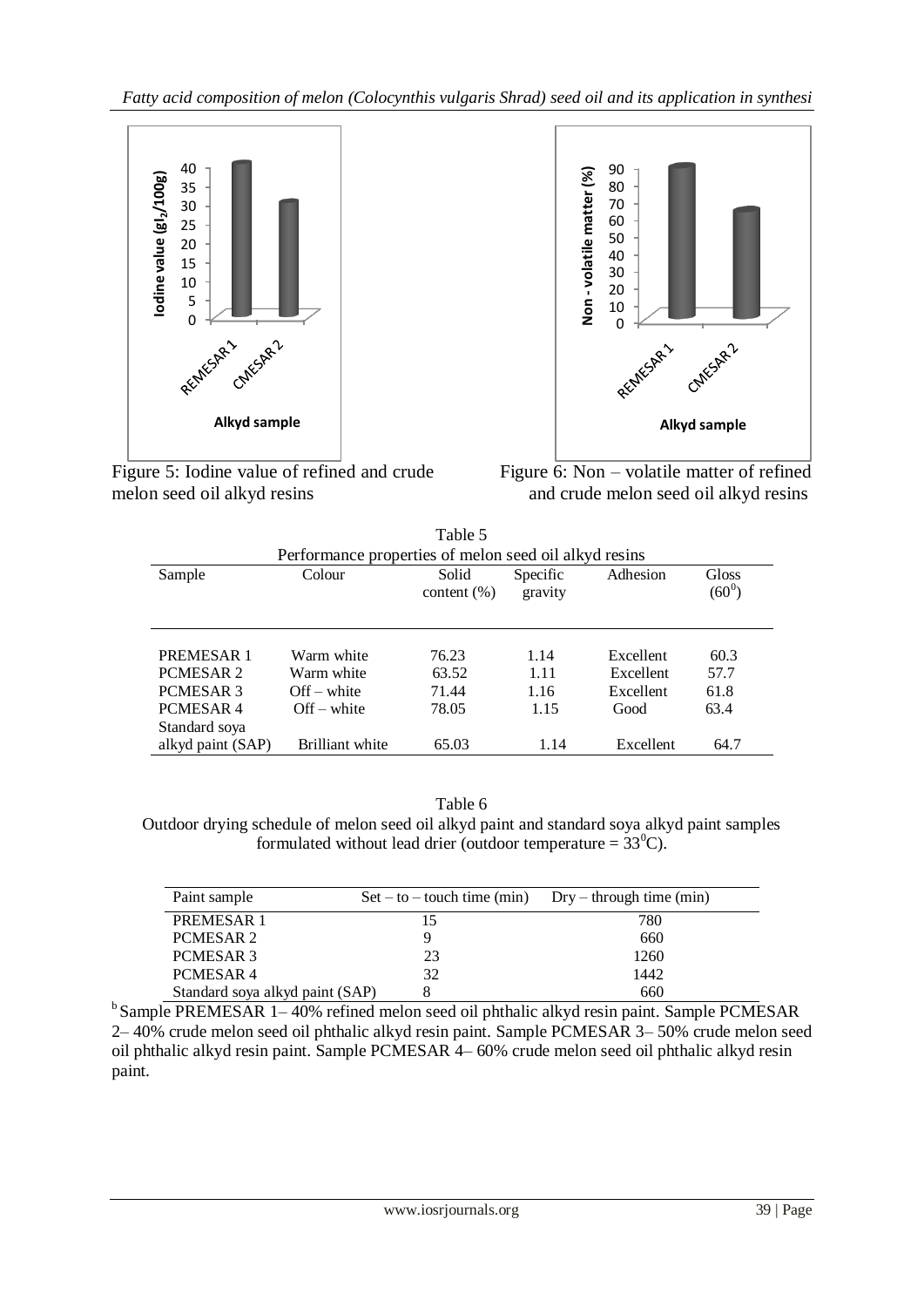Table 7

Indoor drying schedule of melon seed oil alkyd paint and standard soya alkyd paint samples formulated without lead octoate drier (indoor temperature =  $28^{\circ}$ C).

| Paint sample                    | $Set - to - touch time (min)$ $Dry - through time (min)$ |      |
|---------------------------------|----------------------------------------------------------|------|
| PREMESAR 1                      | 20                                                       | 900  |
| PCMESAR 2                       | 13                                                       | 810  |
| PCMESAR <sub>3</sub>            | 31                                                       | 1440 |
| PCMESAR4                        | 40                                                       | 1800 |
| Standard soya alkyd paint (SAP) |                                                          | 750  |

 $b$ Sample PREMESAR 1–40% refined melon seed oil phthalic alkyd resin paint. Sample PCMESAR 2– 40% crude melon seed oil phthalic alkyd resin paint. Sample PCMESAR 3– 50% crude melon seed oil phthalic alkyd resin paint. Sample PCMESAR 4– 60% crude melon seed oil phthalic alkyd resin paint.

Table 8

Outdoor drying schedule of melon seed oil alkyd paint and standard soya alkyd paint samples formulated with lead octoate drier (outdoor temperature =  $33^{\circ}$ C).

| Paint sample                    | $Set - to - touch time (min)$ | $Dry - through time$ |
|---------------------------------|-------------------------------|----------------------|
| (min)                           |                               |                      |
| <b>PREMESAR1</b>                | 12                            | 420                  |
| PCMESAR <sub>2</sub>            |                               | 390                  |
| PCMESAR <sub>3</sub>            | 15                            | 510                  |
| PCMESAR4                        | 24                            | 580                  |
| Standard soya alkyd paint (SAP) |                               | 360                  |

 $b$ Sample PREMESAR 1–40% refined melon seed oil phthalic alkyd resin paint. Sample PCMESAR 2– 40% crude melon seed oil phthalic alkyd resin paint. Sample PCMESAR 3– 50% crude melon seed oil phthalic alkyd resin paint. Sample PCMESAR 4– 60% crude melon seed oil phthalic alkyd resin paint.

Table 9 Indoor drying schedule of melon seed oil alkyd paint and standard soya alkyd paint samples formulated with lead octoate drier (indoor temperature =  $28^{\circ}$ C).

| Paint sample                    | $Set - to - touch time (min)$ | $Dry - through time (min)$ |
|---------------------------------|-------------------------------|----------------------------|
| PREMESAR 1                      |                               | 465                        |
| PCMESAR 2                       |                               | 420                        |
| PCMESAR 3                       | 26                            | 540                        |
| PCMESAR4                        | 32                            | 635                        |
| Standard soya alkyd paint (SAP) |                               | 420                        |

 $b$ Sample PREMESAR 1–40% refined melon seed oil phthalic alkyd resin paint. Sample PCMESAR  $2-40\%$  crude melon seed oil phthalic alkyd resin paint. Sample PCMESAR  $3-50\%$  crude melon seed oil phthalic alkyd resin paint. Sample PCMESAR 4– 60% crude melon seed oil phthalic alkyd resin paint.

| Table 10                                                                                         |                 |               |           |                                                                                |  |
|--------------------------------------------------------------------------------------------------|-----------------|---------------|-----------|--------------------------------------------------------------------------------|--|
|                                                                                                  |                 |               |           | Chemical resistance of melon seed oil – modified alkyd resin paint samples.    |  |
| Paint sample                                                                                     |                 | Solvent media |           |                                                                                |  |
|                                                                                                  | Distilled water | <b>NaCl</b>   | $H_2SO_4$ | KOH                                                                            |  |
|                                                                                                  |                 |               |           | $(5\% \text{ solution})$ $(0.1 \text{ mod/m}^{-3})$ $(0.1 \text{ mod/m}^{-3})$ |  |
| <b>PREMESAR1</b>                                                                                 | n               | n             | n         |                                                                                |  |
| PCMESAR <sub>2</sub>                                                                             | W               | n             | W         | b                                                                              |  |
| PCMESAR 3                                                                                        | W               | n             | W         |                                                                                |  |
| PCMESAR4                                                                                         | W               | n             | W         |                                                                                |  |
| Standard soya alkyd paint (SAP)                                                                  | n               | n             |           | W                                                                              |  |
| No effect = n, whitening = w, shrinkage of film = s, blistering of film = b, removal of film = r |                 |               |           |                                                                                |  |